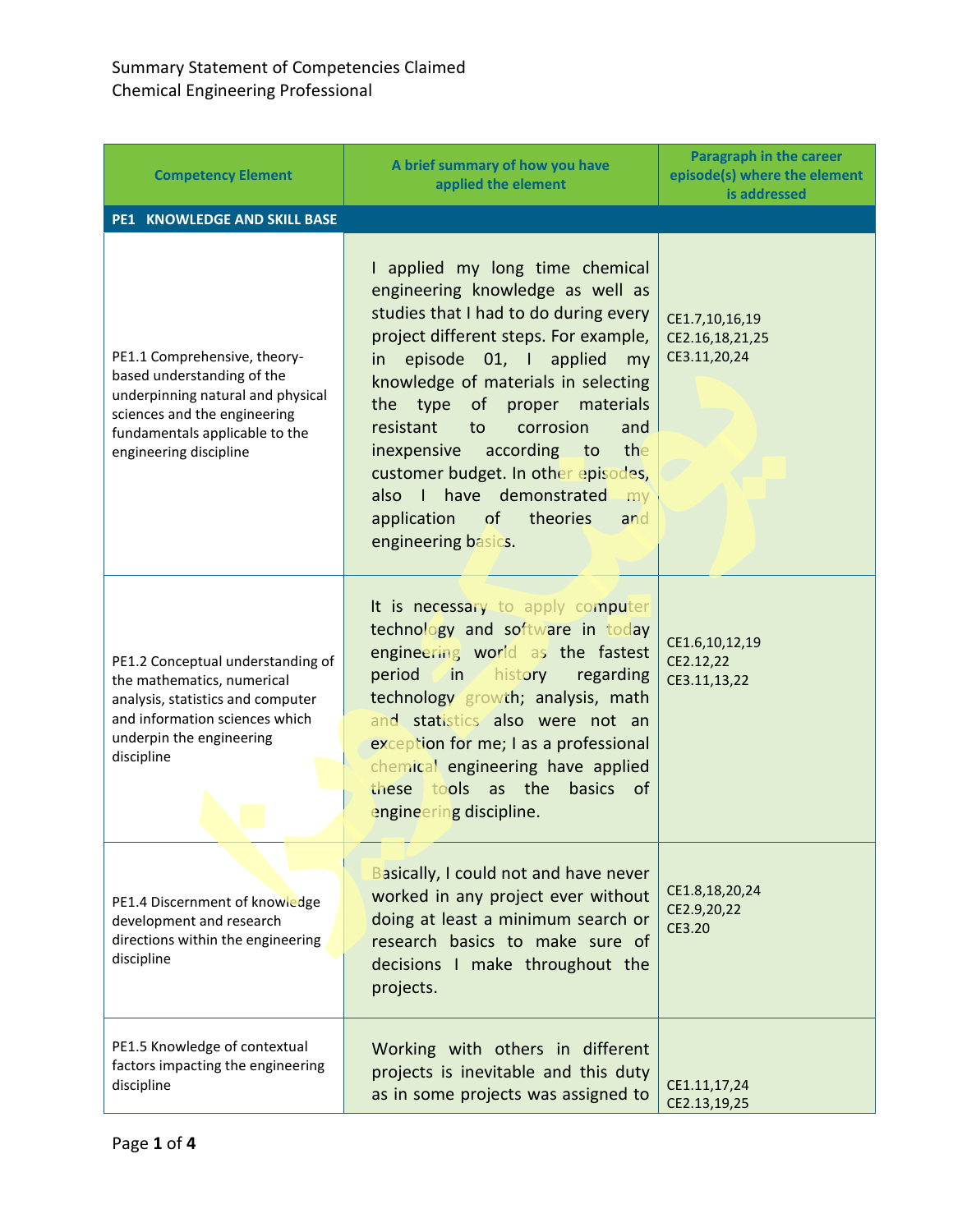|                                                                                                                                                              | me as part of my job description to<br>determine set of responsibilities and<br>duties for other team workers and<br>even supervise them. I applied my<br>knowledge of human resources<br>mostly experience based.                                                                             | CE3.7,19,24                                              |
|--------------------------------------------------------------------------------------------------------------------------------------------------------------|------------------------------------------------------------------------------------------------------------------------------------------------------------------------------------------------------------------------------------------------------------------------------------------------|----------------------------------------------------------|
| PE1.6 Understanding of the scope,<br>principles, norms, accountabilities<br>and bounds of contemporary<br>engineering practice in the specific<br>discipline | I always strictly followed standards<br>and code in engineering as required<br>by every different project<br>in<br>different fields. I understand the<br>importance of safety and have been<br>bound with safety precautions and<br>following safe engineering practice.                       | CE1.10,12,16<br>CE2.23<br>CE3.16,22,23                   |
| PE2 ENGINEERING APPLICATION ABILITY                                                                                                                          |                                                                                                                                                                                                                                                                                                |                                                          |
| PE2.1 Application of established<br>engineering methods to complex<br>engineering problem solving                                                            | As described in career episodes, I<br>followed different strategies and<br>methods in projects. I worked in a<br>team setting so I needed to consult<br>either with my team members or<br>manager. I used suitable methods<br>strategies encountering<br>and<br>different type of problems.    | CE1.7,12,14,21<br>CE2.8,9,19,21,22<br>CE3.11,23          |
| PE2.2 Fluent application of<br>engineering techniques, tools, and<br>resources                                                                               | I studied and searched the sources<br>related to project management such<br>as books, internet, standards,<br>software manuals, and other project<br>documents to do my work better. I<br>applied variety of engineering tools<br>and techniques. I studied new books<br>during every project. | CE1.10,12,16<br>CE2.11,18,22,23<br>CE3.10,11,16,18,22,23 |
| PE2.4 Application of systematic<br>approaches to the conduct and<br>management of engineering<br>projects                                                    | Regarding systematic approaches to<br>handle the activities within<br>a a<br>project, my procedures I defined or<br>got my plan in the initiation of<br>project and later for systematic                                                                                                       | CE1.17,18<br>CE2.15,19,20<br>CE3.19,20                   |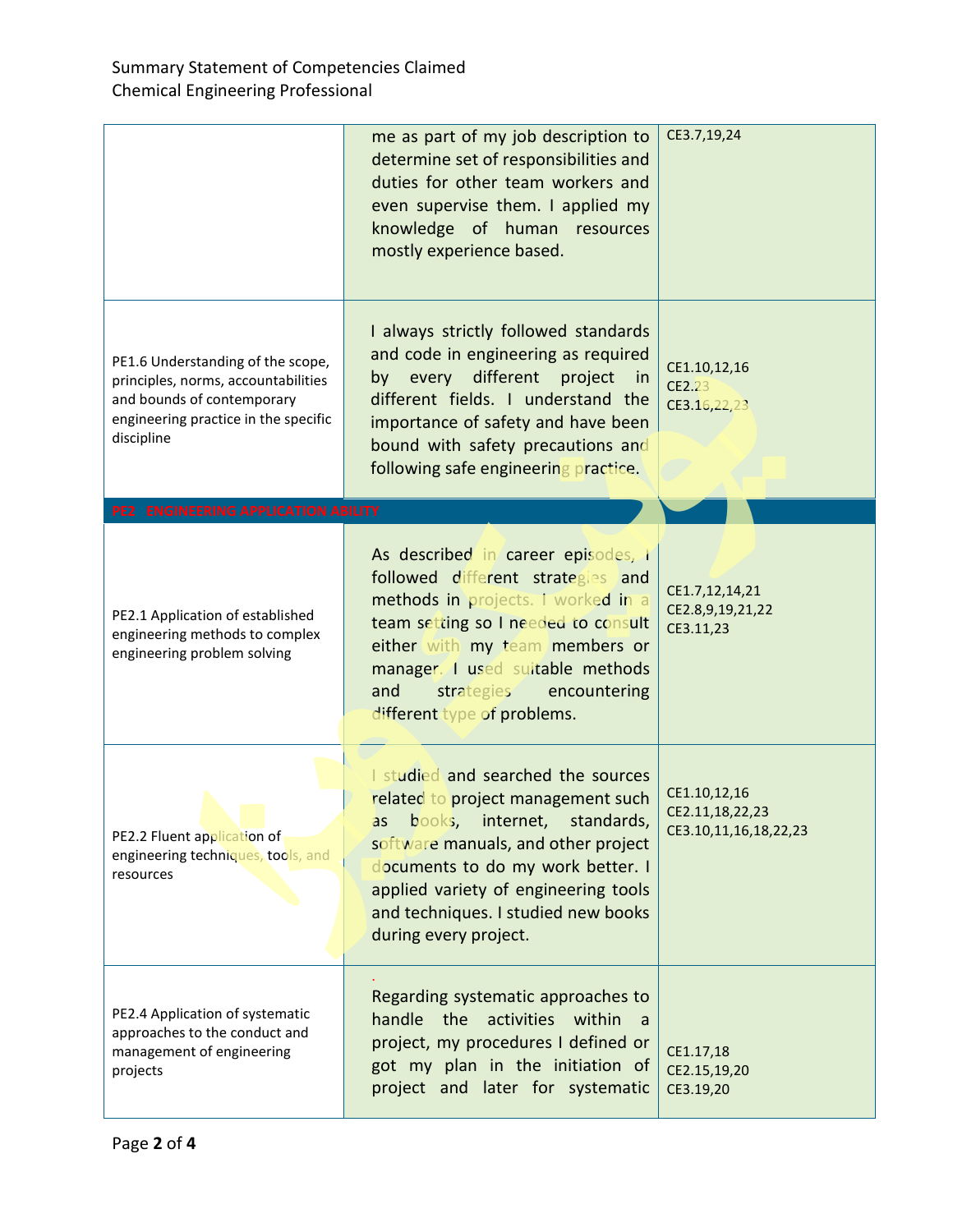|                                                                                      | handling of each step, I prepared<br>reports, I used Microsoft Office or<br>Excel for classifying details and I<br>followed<br>kind<br>always<br>a<br><sub>of</sub><br>predetermined manner and outlines<br>so that I could keep records of<br>project procedure for problems<br>solution or future references. |                                            |
|--------------------------------------------------------------------------------------|-----------------------------------------------------------------------------------------------------------------------------------------------------------------------------------------------------------------------------------------------------------------------------------------------------------------|--------------------------------------------|
| PE3 PROFESSIONAL AND PERSONAL ATTRIBUTES                                             |                                                                                                                                                                                                                                                                                                                 |                                            |
| PE3.1 Ethical conduct and<br>professional accountability                             | I cared about environmental factors<br>and safety important topics as a<br>professional chemical engineer. I<br>tried to keep an eye on the<br>environmental<br>aspects<br>of<br>our<br>activities within a project.                                                                                            | CE1.10,12,21<br>CE2.23<br>CE3.16           |
| PE3.2 Effective oral and written<br>communication in professional and<br>lay domains | Within meetings that we held for<br>communication and progress of<br>projects, I applied effective<br>communication methods including<br>brainstorming to get ideas from<br>other team colleagues. I<br>used<br>techniques and methods.                                                                         | CE1.6,11<br>CE2.7,9,13,19,21<br>CE3.5,9,13 |
| PE3.3 Creative, innovative and<br>proactive demeanor                                 | An engineer who is not creative and<br>innovative cannot figure out how to<br>handle<br>difficult situations<br>and<br>problems during the projects. I<br>applied my creativity and innovation<br>during different steps of projects.                                                                           | CE1.21<br>CE2.18,23,25<br>CE3.11.23        |
| PE3.4 Professional use and<br>management of information                              | Normally I had this pre-start phase<br>during the projects that I collected<br>bulk of information that I required<br>from different resources as available<br>to me.                                                                                                                                           | CE1.6<br>CE2.19<br>CE3.19                  |
| PE3.6 Effective team membership<br>and team leadership                               | Either as a team member or partner,                                                                                                                                                                                                                                                                             |                                            |